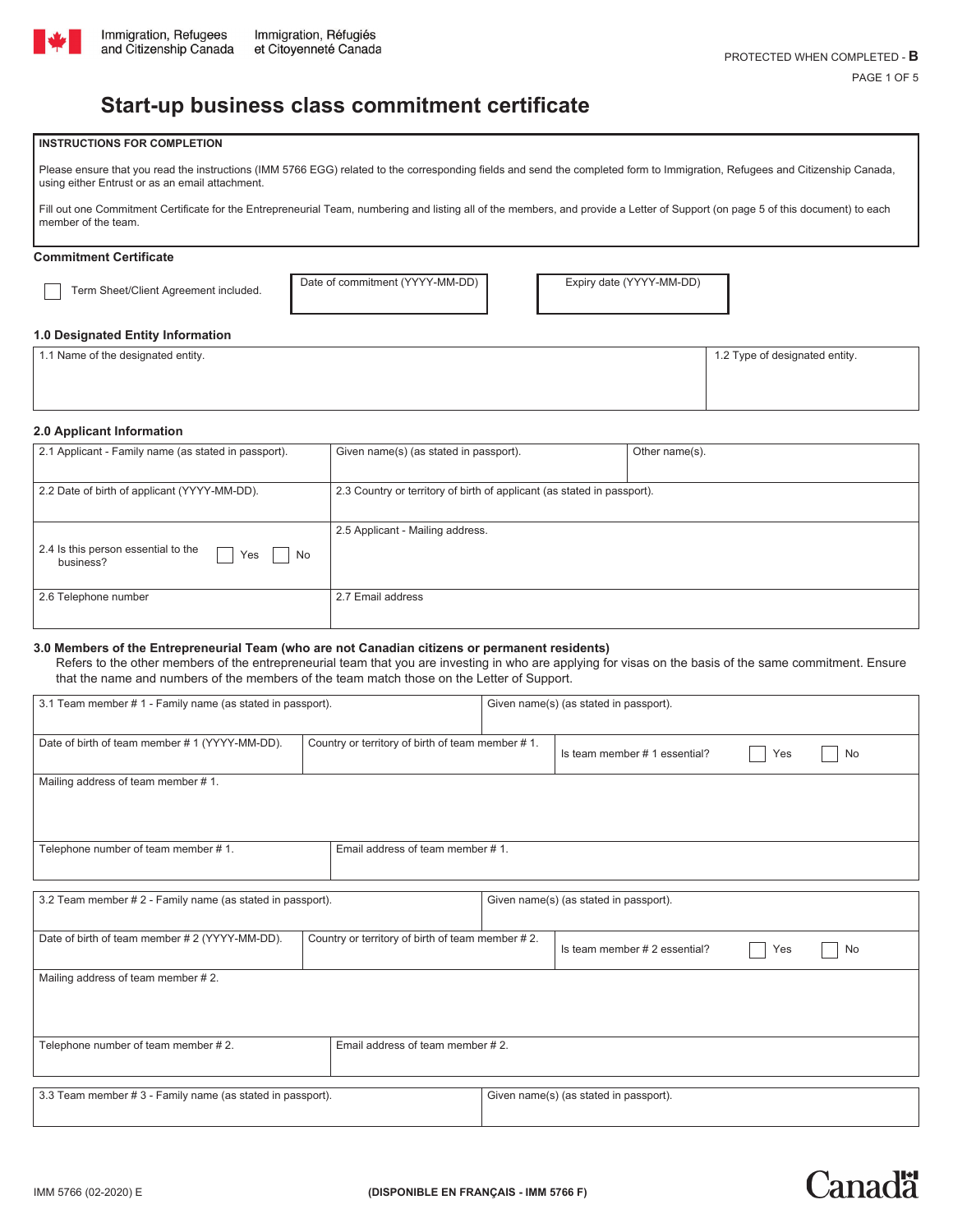Is team member # 3 essential? <br>
No

| Mailing address of team member #3.                                                                                                                                                                         |                                                                                                                            |                                                  |  |                                        |          |     |    |
|------------------------------------------------------------------------------------------------------------------------------------------------------------------------------------------------------------|----------------------------------------------------------------------------------------------------------------------------|--------------------------------------------------|--|----------------------------------------|----------|-----|----|
|                                                                                                                                                                                                            |                                                                                                                            |                                                  |  |                                        |          |     |    |
|                                                                                                                                                                                                            |                                                                                                                            |                                                  |  |                                        |          |     |    |
| Telephone number of team member #3.                                                                                                                                                                        | Email address of team member #3.                                                                                           |                                                  |  |                                        |          |     |    |
|                                                                                                                                                                                                            |                                                                                                                            |                                                  |  |                                        |          |     |    |
| 3.4 Team member #4 - Family name (as stated in passport).                                                                                                                                                  |                                                                                                                            |                                                  |  | Given name(s) (as stated in passport). |          |     |    |
|                                                                                                                                                                                                            |                                                                                                                            |                                                  |  |                                        |          |     |    |
| Date of birth of team member #4 (YYYY-MM-DD).                                                                                                                                                              |                                                                                                                            | Country or territory of birth of team member #4. |  | Is team member #4 essential?           |          | Yes | No |
| Mailing address of team member #4.                                                                                                                                                                         |                                                                                                                            |                                                  |  |                                        |          |     |    |
|                                                                                                                                                                                                            |                                                                                                                            |                                                  |  |                                        |          |     |    |
|                                                                                                                                                                                                            |                                                                                                                            |                                                  |  |                                        |          |     |    |
| Telephone number of team member #4.                                                                                                                                                                        |                                                                                                                            | Email address of team member #4.                 |  |                                        |          |     |    |
|                                                                                                                                                                                                            |                                                                                                                            |                                                  |  |                                        |          |     |    |
| 3.5 Team member # 5 - Family name (as stated in passport).                                                                                                                                                 |                                                                                                                            |                                                  |  | Given name(s) (as stated in passport). |          |     |    |
| Date of birth of team member # 5 (YYYY-MM-DD).                                                                                                                                                             |                                                                                                                            | Country or territory of birth of team member #5. |  |                                        |          |     |    |
|                                                                                                                                                                                                            |                                                                                                                            |                                                  |  | Is team member # 5 essential?          |          | Yes | No |
| Mailing address of team member #5.                                                                                                                                                                         |                                                                                                                            |                                                  |  |                                        |          |     |    |
|                                                                                                                                                                                                            |                                                                                                                            |                                                  |  |                                        |          |     |    |
|                                                                                                                                                                                                            |                                                                                                                            |                                                  |  |                                        |          |     |    |
| Telephone number of team member #5.                                                                                                                                                                        |                                                                                                                            | Email address of team member # 5.                |  |                                        |          |     |    |
|                                                                                                                                                                                                            |                                                                                                                            |                                                  |  |                                        |          |     |    |
| <b>4.0 Business Information</b>                                                                                                                                                                            |                                                                                                                            |                                                  |  |                                        |          |     |    |
|                                                                                                                                                                                                            | 4.1a Identify the name (or working title) of the business.<br>4.1b Identify the legal name of the business (if different). |                                                  |  |                                        |          |     |    |
|                                                                                                                                                                                                            |                                                                                                                            |                                                  |  |                                        |          |     |    |
| 4.2 Describe the type of business that the applicant is proposing to establish.                                                                                                                            |                                                                                                                            |                                                  |  |                                        |          |     |    |
|                                                                                                                                                                                                            |                                                                                                                            |                                                  |  |                                        |          |     |    |
|                                                                                                                                                                                                            |                                                                                                                            |                                                  |  |                                        |          |     |    |
| 4.3 Identify the industry sector of the business:                                                                                                                                                          |                                                                                                                            |                                                  |  |                                        |          |     |    |
|                                                                                                                                                                                                            |                                                                                                                            |                                                  |  |                                        |          |     |    |
| Agriculture (includes forestry).                                                                                                                                                                           |                                                                                                                            |                                                  |  |                                        |          |     |    |
| Clean Technology (includes renewable energy, environmental technology and climate change mitigation, water and food security, sustainable design and engineering, green<br>chemistry and new materials).   |                                                                                                                            |                                                  |  |                                        |          |     |    |
|                                                                                                                                                                                                            |                                                                                                                            |                                                  |  |                                        |          |     |    |
| Energy (includes oil and gas, infrastructure technology, power and utilities).                                                                                                                             |                                                                                                                            |                                                  |  |                                        |          |     |    |
| Information and Communications Technology (includes software, hardware and networks, digital media and social networks, web-based services and cloud computing,<br>e-commerce, mobile technology, gaming). |                                                                                                                            |                                                  |  |                                        |          |     |    |
|                                                                                                                                                                                                            |                                                                                                                            |                                                  |  |                                        |          |     |    |
| Life Sciences (includes healthcare, pharmaceuticals, biotechnology and neurotechnology, medical equipment).                                                                                                |                                                                                                                            |                                                  |  |                                        |          |     |    |
|                                                                                                                                                                                                            | Manufacturing (includes industrial and advanced materials, automotive and transportation, computers and electronics).      |                                                  |  |                                        |          |     |    |
| Services (includes retail, food and beverage, leisure and tourism, risk and security, financial services, ridesharing and transportation).                                                                 |                                                                                                                            |                                                  |  |                                        |          |     |    |
| Other.                                                                                                                                                                                                     |                                                                                                                            |                                                  |  |                                        |          |     |    |
|                                                                                                                                                                                                            |                                                                                                                            |                                                  |  |                                        |          |     |    |
| Please specify:                                                                                                                                                                                            |                                                                                                                            |                                                  |  |                                        |          |     |    |
| 4.4 Where will the start-up business be established and operate?                                                                                                                                           |                                                                                                                            | City                                             |  |                                        | Province |     |    |
|                                                                                                                                                                                                            |                                                                                                                            |                                                  |  |                                        |          |     |    |

Date of birth of team member # 3 (YYYY-MM-DD). Country or territory of birth of team member # 3.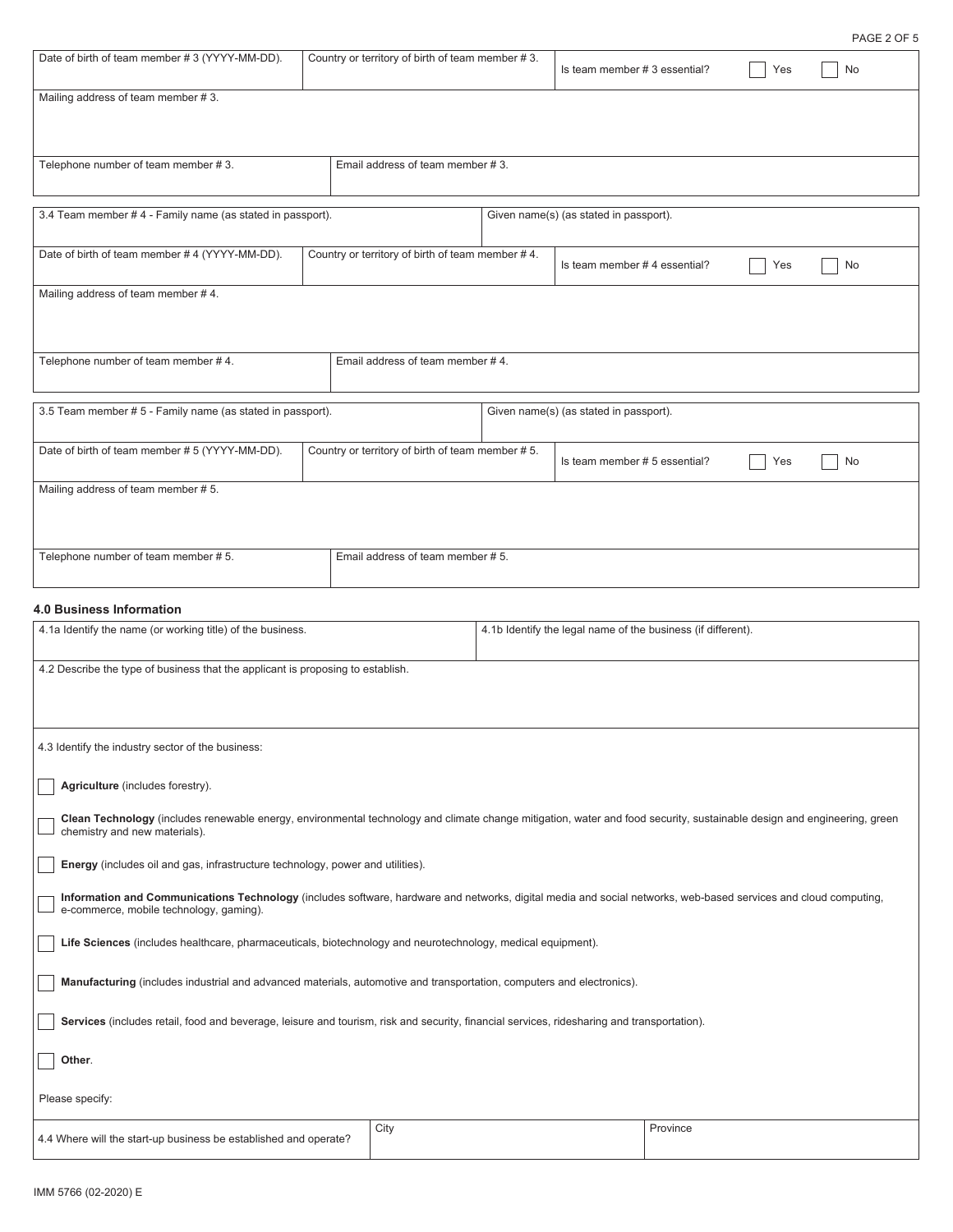|                                                                                                                                                                                                                                                                                                                                               |                       |     | PAGE 3 OF 5              |
|-----------------------------------------------------------------------------------------------------------------------------------------------------------------------------------------------------------------------------------------------------------------------------------------------------------------------------------------------|-----------------------|-----|--------------------------|
| 4.5 Are there urgent business reasons for the applicant to come to Canada before permanent residence is obtained?                                                                                                                                                                                                                             |                       | Yes | No                       |
| If yes, provide an explanation.                                                                                                                                                                                                                                                                                                               |                       |     |                          |
|                                                                                                                                                                                                                                                                                                                                               |                       |     |                          |
|                                                                                                                                                                                                                                                                                                                                               |                       |     |                          |
| 4.6 Please provide details of which essential part(s) of the business operation(s) will be conducted in Canada.                                                                                                                                                                                                                               |                       |     |                          |
|                                                                                                                                                                                                                                                                                                                                               |                       |     |                          |
|                                                                                                                                                                                                                                                                                                                                               |                       |     |                          |
| <b>5.0 Business Structure</b>                                                                                                                                                                                                                                                                                                                 |                       |     |                          |
| 5.1 Have you confirmed that the applicant has control over any intellectual property and other assets being brought into the business?                                                                                                                                                                                                        |                       | Yes | No                       |
| 5.2 What is the financial and legal structure of the business? Include details related to the incorporation or future plans for incorporation.                                                                                                                                                                                                |                       |     |                          |
|                                                                                                                                                                                                                                                                                                                                               |                       |     |                          |
| 5.3 Describe the role of each of the members of the team and provide a basic job description for each.                                                                                                                                                                                                                                        |                       |     |                          |
|                                                                                                                                                                                                                                                                                                                                               |                       |     |                          |
|                                                                                                                                                                                                                                                                                                                                               |                       |     |                          |
| 5.4 How much money are you, as the lead designated entity, investing in the proposed business, in the form of:                                                                                                                                                                                                                                |                       |     |                          |
| Name of designated entity:                                                                                                                                                                                                                                                                                                                    |                       |     |                          |
| a) Cash - Specify amount:                                                                                                                                                                                                                                                                                                                     |                       |     |                          |
| b) In kind - Itemize the contribution:                                                                                                                                                                                                                                                                                                        |                       |     |                          |
| - Specify the value of this contribution:                                                                                                                                                                                                                                                                                                     |                       |     |                          |
| c) Other - Itemize the contribution:                                                                                                                                                                                                                                                                                                          |                       |     |                          |
| - Specify the value of this contribution:                                                                                                                                                                                                                                                                                                     |                       |     |                          |
|                                                                                                                                                                                                                                                                                                                                               |                       |     | ÷                        |
| 5.5 Is there any other person or entity (in addition to the designated entity named in 1.0 and the team member(s) named in 3.0) who holds or is<br>expected to hold an interest in the business? If the designated entity is an Angel Investor Group, please provide the name(s) of the members investing<br>in the current business venture. |                       | Yes | No                       |
|                                                                                                                                                                                                                                                                                                                                               |                       |     |                          |
| 5.6 If yes, please identify the following:<br>• Name of other person or entity:                                                                                                                                                                                                                                                               |                       |     |                          |
| • Amount of investment:<br>• Percentage of ownership:                                                                                                                                                                                                                                                                                         |                       |     |                          |
| • Function and role of person or entity:<br>Name of other person or entity:                                                                                                                                                                                                                                                                   | Amount of investment: |     | Percentage of ownership: |
|                                                                                                                                                                                                                                                                                                                                               |                       |     | $\%$                     |
| Function and role of person or entity:                                                                                                                                                                                                                                                                                                        |                       |     |                          |
|                                                                                                                                                                                                                                                                                                                                               |                       |     |                          |

5.7a Itemize all services to be provided to these applicants by the designated entity.

5.7b Itemize:

• all fees to be charged of these applicants by the designated entity and any other costs to the applicants or exchange of funds that will take place • when these fees/funds will be collected

5.7c Specify any other terms and conditions applicable to the investment and/or the commitment being made by the designated entity.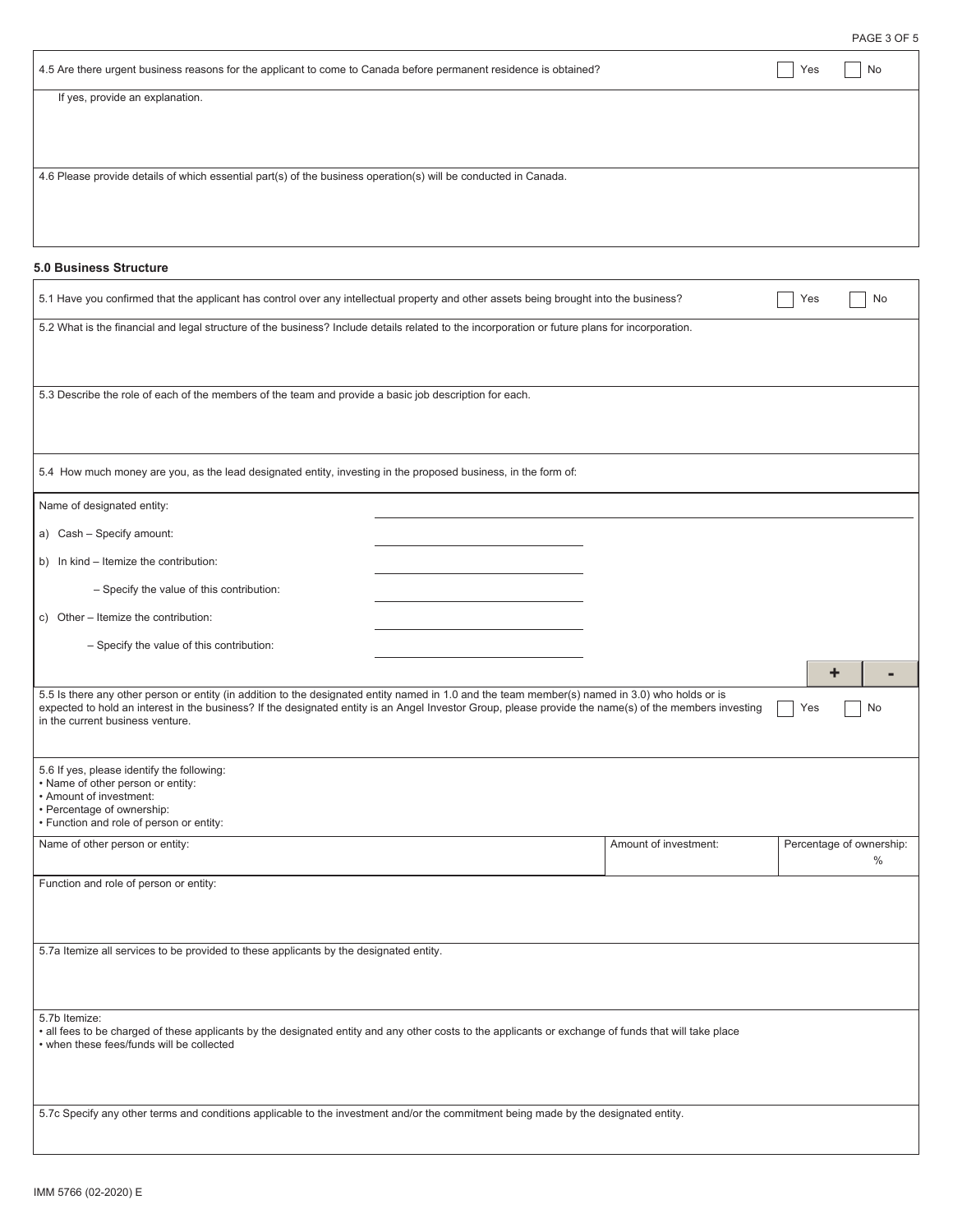PAGE 4 OF 5

| 5.8 Is this business a qualifying business as defined for the purposes of the Start-up Business Class?     | Yes | No |
|------------------------------------------------------------------------------------------------------------|-----|----|
| 5.9 If you are a designated business incubator, has the applicant been accepted into an incubator program? | Yes | No |
| If yes, please identify the program name, start date, location and duration.                               |     |    |
|                                                                                                            |     |    |

#### **6.0 Due Diligence**

| 6.1 Have you performed due diligence on the applicant, business and investment as required (including provenance of funds)? |  | N <sub>0</sub> |
|-----------------------------------------------------------------------------------------------------------------------------|--|----------------|
|-----------------------------------------------------------------------------------------------------------------------------|--|----------------|

## **7.0 Background Information**

| 7.1 Are you related to anyone involved in this business?<br>If yes, please attach a separate document identifying the related person(s) and describe the relationship.                                  | Yes |    |
|---------------------------------------------------------------------------------------------------------------------------------------------------------------------------------------------------------|-----|----|
| 7.2 Have you ever done business with anyone involved in this business?<br>If yes, please attach a separate document identifying the persons involved and explaining the previous business relationship. | Yes | Nc |
| 7.3 How did you become aware of this business plan?                                                                                                                                                     |     |    |
|                                                                                                                                                                                                         |     |    |
| 7.4 List all individuals who prepared the business plan, as well as their contact information.                                                                                                          |     |    |
|                                                                                                                                                                                                         |     |    |

# **8.0 Work Permit for Essential Applicant (if applicable)**

8.1 Has your organization confirmed that the applicant has sufficient financial resources to support themselves during the 52-week period for which a  $\qquad \qquad$  Yes  $\qquad \qquad$  No

**You must submit truthful, complete and accurate information. Any false statements or concealment of any material fact may result in, but is not limited to, the following consequences:** 

**• Revocation of your organization's designation under the Start-up Business Class** 

**• Refusal of the applicants' application for permanent residence** 

**If the officer is not satisfied that your organization (the designated entity) assessed the applicants and their business in a manner consistent with industry standards, or that the terms of the commitment that your organization has issued are consistent with industry standards, the applicants' application for permanent residence may be refused.** 

**Relevant information collected by IRCC, including personal information, that relates to the applicant, the application, the commitment, the designated entity which is party to the commitment, and the qualifying business to which the commitment relates may be disclosed to an appropriate organization(s) for the purpose of an independent assessment by a peer review panel, or a review or inspection of your organization (the designated entity).**